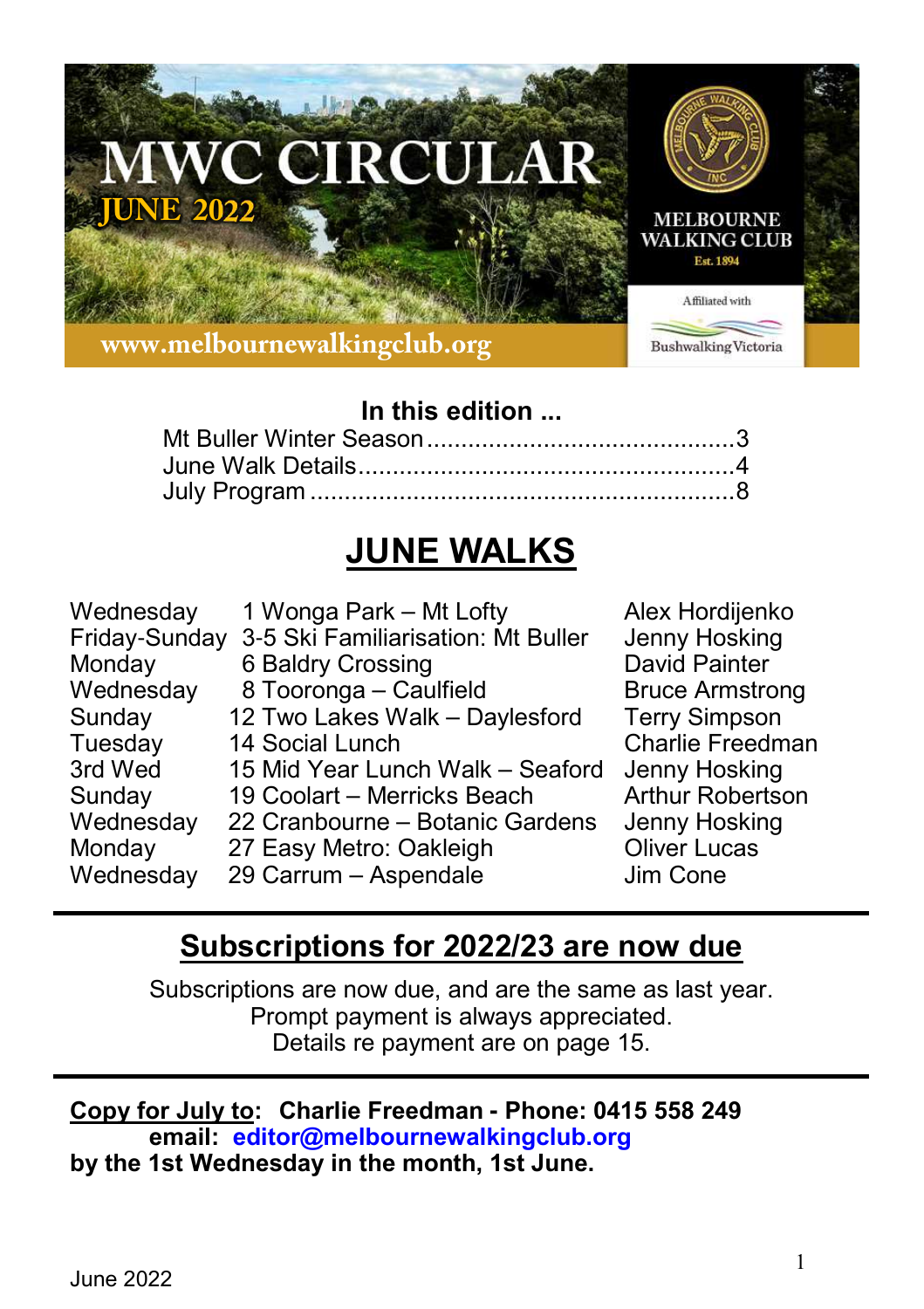## **Laughter Is The Best Medicine**

I had my patience tested yesterday … I'm negative.

## **COVID-19 Restrictions**

**Walks are only open to those who are FULLY VACCINATED.**

## **Visitors Fee**

A \$5.00 fee is charged to all visitors attending club walks.

## **Extreme Conditions & Fire Bans**

On days of **EXTREME WEATHER CONDITIONS** leaders may cancel the activity at their discretion. If a day of **TOTAL FIRE BAN** is declared in a walk area, **ALL** outdoor activities in that area are **CANCELLED**.



Mt Kosciuszko - 1947

## **Office Bearers 2021-2022**

Club Executive

Acting President: Trevor Rosen General Committee: Kim Rosen,<br>Senior Vice President: Charlie Freedman Senior Vice President: Charlie Freedman Michael Corrigan, Michael Corrigan, Secretary: Neale Oxlev Secretary: Neale Oxley Treasurer: Terry Simpson Activities Officer: Jenny Hosking Membership Officer: John Rankin

Sub-Committee Convenors<br>
Mt Buller Lodge: Jenny Hosking<br>
Website Admini Walter Briggs Hut: Kim Rosen<br>Activities: Jenny Hosking

<u>Walk Coordinators</u><br>Metro Walks: David Watkins. & Peninsula Walks: Ron Anderson

Website Administrator: Charlie Freedman<br>Circular Editor: Charlie Freedman Marketing Subcommittee: Richard Simpson

Metro Walks: David Watkins, & Sunday Walks: Kim Rosen Easy Metro Walks: Gordon Proudfoot<br>3rd Wed Walks: Graeme Barker

Generic email addresses to contact appropriate Club Members:<br>president@melbournewalkingclub.org membership@melbournewa

**secretary@melbournewalkingclub.org**<br>treasurer@melbournewalkingclub.org **bullerlodge@melbournewalkingclub.org activities@melbournewalkingclub.org**

**president@melbournewalkingclub.org membership@melbournewalkingclub.org treasurer@melbournewalkingclub.org webmaster@melbournewalkingclub.org info@melbournewalkingclub.org walterbriggshut@melbournewalkingclub.org**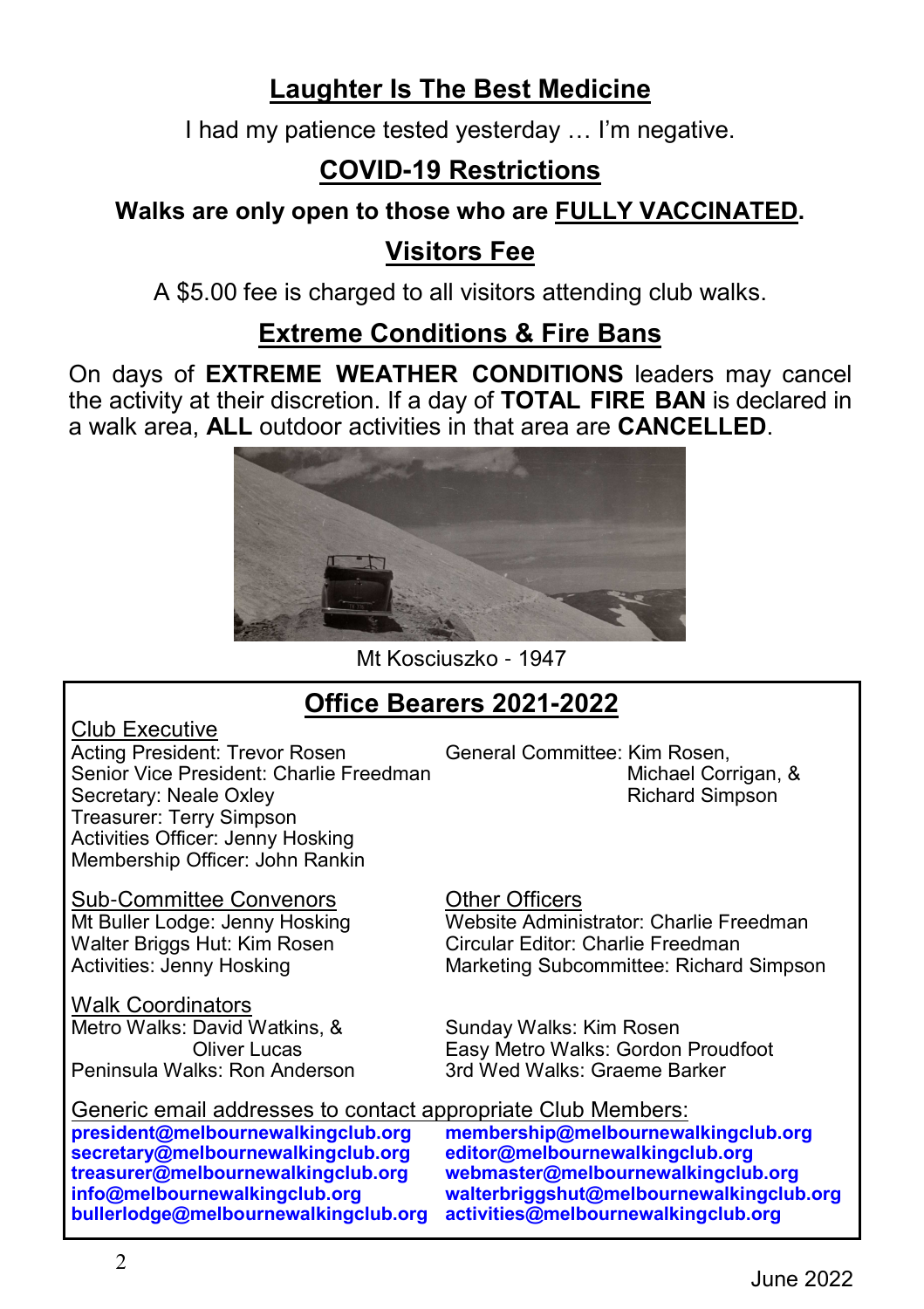











**M.W.C. MOUNT BULLER LODGE**  *Your Alpine Winter Ski House..!!*  **Come on up and stay for skiing, or a winter wonderland holiday in the club's Mt Buller Lodge. 5 x Bedrooms – all with En-Suites! Fully equipped Kitchen, Dining Room, Lounge and TV Rooms, Sports Room, Drying Room, Central Heating and more...** 

*And you're welcome to invite family or friends!*  -Member only Bookings open April 1st-

-Guest Bookings open May 1<sup>st</sup>-**Winter Bookings** - Members High Season \$95 midweek, \$105 weekend - Conditions Apply – see website for guest rates. To book, visit the Club Website, obtain a member booking number, and open Mt Buller Lodge Booking page! **Families & friends will just love staying with you in your lodge – and the snow- capped mountain views..!!!!** 





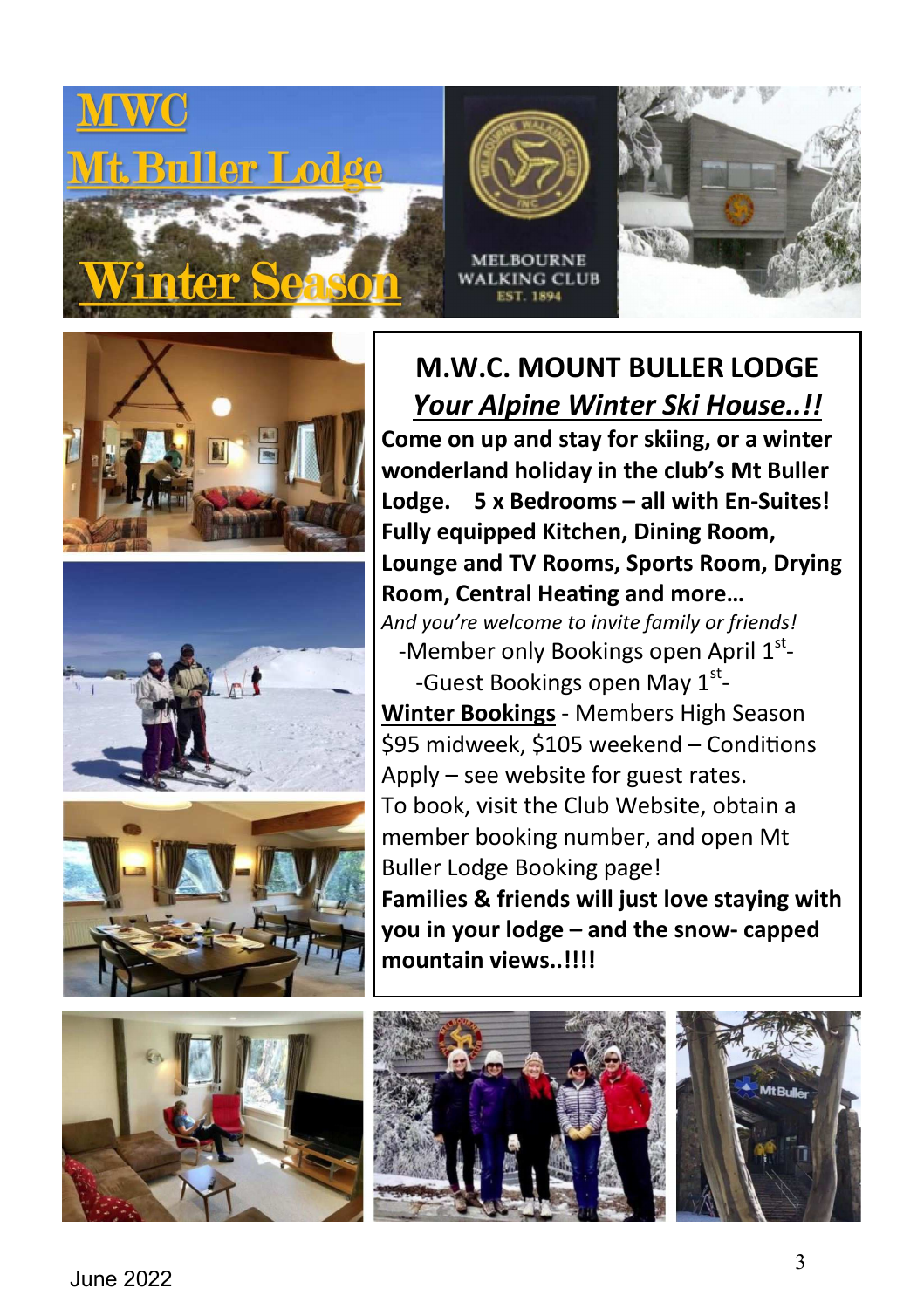# **JUNE WALKS**

#### **Wed 1 Jun Wonga Park – Wittons Reserve – Mt Lofty**

Leader: Alex Hordijenko Phone: 9383 3257

Rendezvous & Morning Tea: 9:45am at table and seating area alongside IGA supermarket, Cnr Jumping Creek & Dudley Roads, Wonga Park (Melway 24 G11). No toilet or shelter.

Maps: Melway 24 & 279 Grading: Medium Distance: 12 km.

Transport: 8.15am Lilydale train ex Flinders Street arriving Croydon Station at 8.59am, and then Chirnside Park bus #672 at 9.27am to IGA Cnr Jumping Creek & Dudley Roads Wonga Park arriving 9.44am. (Next train 8.45am ex Flinders Street arrives Croydon 1 minute before bus departs i.e. 9.26am.) As this is a circuit walk members may choose to drive to rendezvous. There is some limited parking behind bus shelter opposite IGA. Alternatively, in nearby Bessa Court.

Walk Details: A picturesque walk alongside Yarra River and up Mount Lofty with magnificent views of Yarra Valley. Lunch at canoe departure point on the Yarra. One steep hill before lunch and two moderate hills during walk. Only toilets are at Croydon Station, trees and bushes elsewhere. One escape near the end of the walk. Return to Croydon Station on bus #672 at 1.23pm, 2.23pm, 3.25pm.

#### **Fri-Sun 3-5 Jun Ski Familiarisation: Base Undercover Mt Buller**

Leader: Jenny Hosking Phone: 0423 627 232

Rendezvous: Melbourne Walking Club (MWC) Lodge 1 Stirling Avenue, Mt Buller, VIC, 3723 (opposite the Fire Station).

Availability: There are limited places available for this trip. As this is a club event, please book through the leader, Jenny Hosking, rather than through the online booking system as would normally be the case.

Cost: \$35 per night. Please pay a 50% deposit to secure your booking. Email **jenniferlhosking@gmail.com** for payment/bank account details.

Maps: Melway Touring Map X922 D11 and/or Google.

Distance: Variety of walks to cater for all. For details refer Mt Buller website: **www.mtbuller.com.au/Summer/activities/walk-hike**

Transport: Private car.

Base Undercover Details: Prior to the start of the Winter 2022 Ski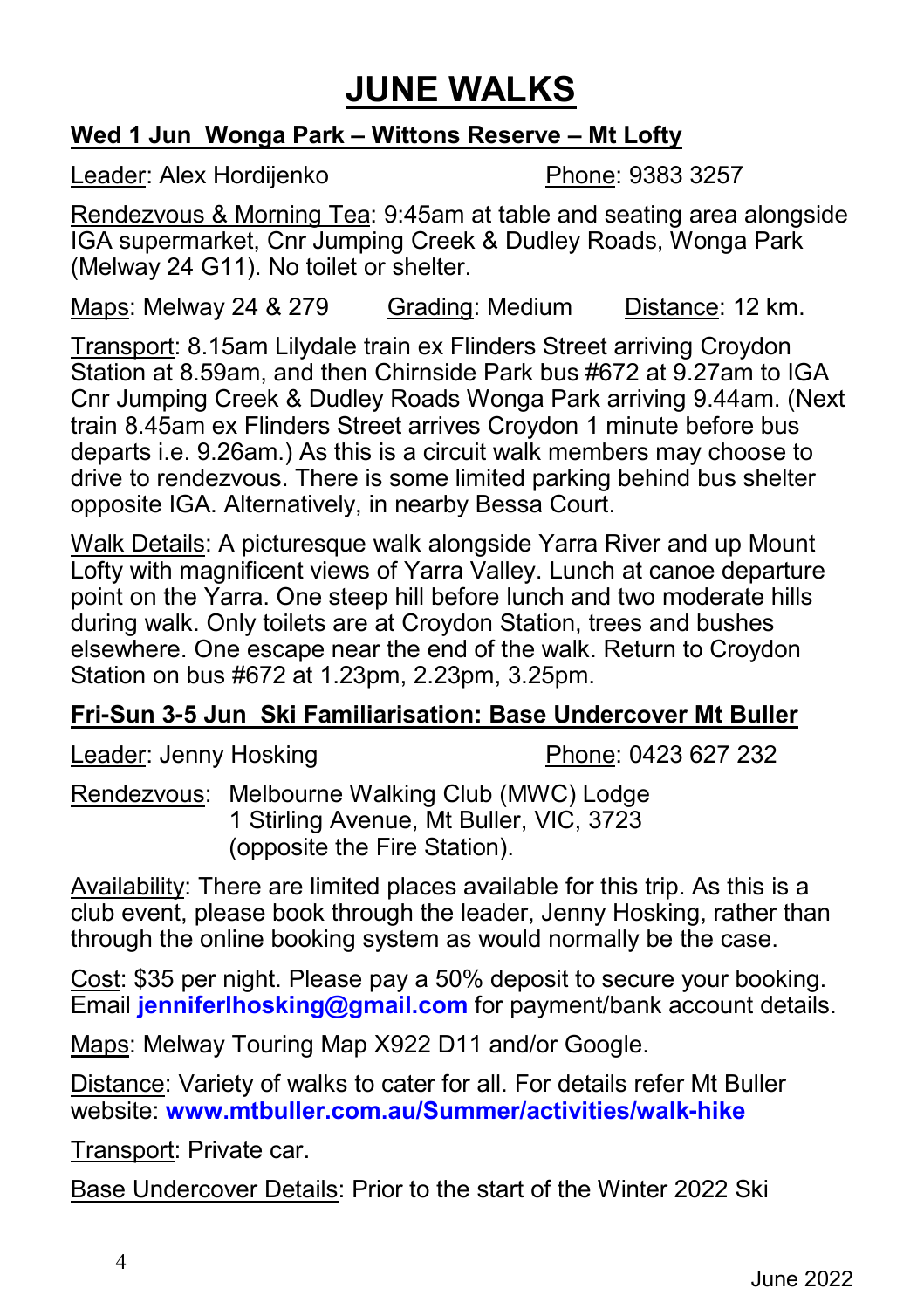season, it only costs \$35 per person per night to stay at MWC's Ski Lodge at Mt Buller when attending Formal Activities in the program published in the circular. Here is your opportunity to stay at the lodge, walk the mountain/ski trails and if you like it, you can use the online booking system to reserve accommodation for the ski season.

#### **Mon 6 Jun Baldry Crossing – Gwenmarlyn Rd.**

Leader: David Painter **Phone: 0490 157 224** 

Rendezvous & Morning Tea: 9:45am Baldry Crossing, Melway 254 G6.

Maps: Melway 254 Grading: Moderate Distance: 11 km.

Transport: Private car.

Walk Details: From Baldry Crossing we walk along Baldry Rd. to Meakins Rd. then Gwenmarlin Rd. till we enter Greens Bush for lunch, and return to the start along bush tracks. This is a pleasant country walk along tracks beside the roads, then a bush walk where we should see some wild life.

## **Wed 8 Jun Tooronga Railway Station – Caulfield Railway Station**

Leader: Bruce Armstrong Phone: 0416 758 204

Rendezvous: Tooronga Railway Station at 9.35am.

Morning Tea: At Howard Dawson Reserve (Melway 59 J6).

| Maps: Melway 59, 60, 68 & 69 | Grading: Easy | Distance: 13km. |
|------------------------------|---------------|-----------------|
|------------------------------|---------------|-----------------|

Transport: 9.18am Glen Waverley train ex Flinders Street station arriving at Tooronga Station at 9.32am.

Lunch: At Darling Park (Melway 60 A11).

Walk Details: Pleasant walk on paths, tracks and through parkland. Some street walking. Plenty of escapes during the walk.

#### **Sun 12 Jun Two Lakes Walk and Lunch – Daylesford**

**NB. You must contact the leader if you intend to come on this walk.**  *Please contact the leader NO LATER THAN FRIDAY 10 JUNE if you are attending the lunch.*

Leader: Terry Simpson Phone: 0400 037 291

Rendezvous: Meet at South West Corner of Lake Daylesford car park off Bleakely Road Street, Daylesford at 9:30 am. Toilets are available.

Grading: Easy **Distance:** 8km.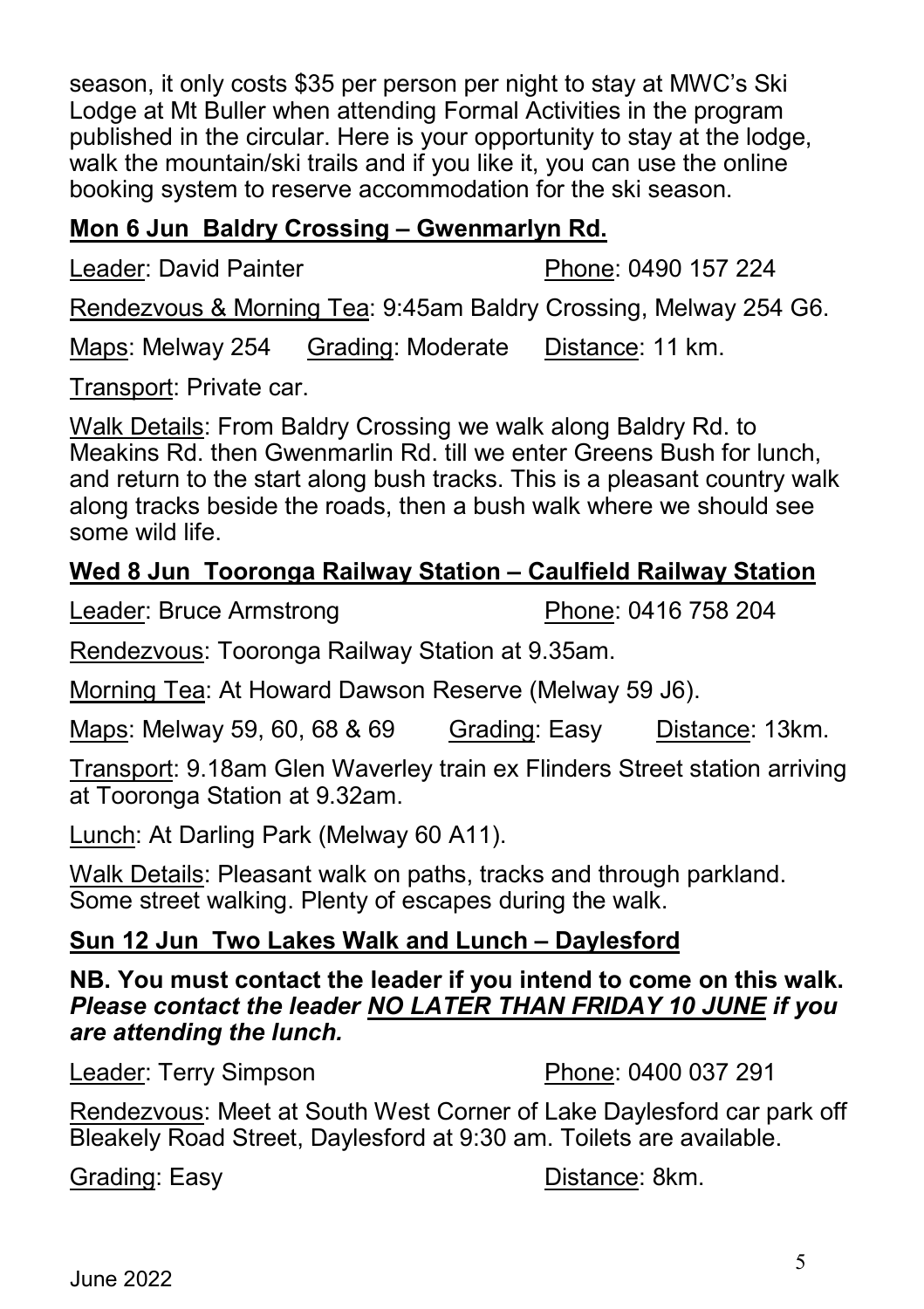Walk & Lunch Details: This walk starts at Lake Daylesford, goes along the side of the lake, and then follows a track through to Jubilee Lake for morning tea. The walk goes through interesting country, is easy and short with only a few small sections that are slightly steep.

We then return via the Lerderderg Track, the old Daylesford to Ballarat railway line, which leads us through Cornish Hill Reserve, and then we go down to Daylesford Lake.

The final part of the walk is lunch at a restaurant in Daylesford. The purpose of this is to combine walking and time to socialize around a table.

#### **Tues 14 Jun Social Lunch – Charles Dickens Tavern**

#### **NB. Please notify the leader if you intend to come to this lunch.**

Leader: Charlie Freedman Phone: 0415 558 249

Location & Time: **The Charles Dickens Tavern**, in the basement of 290 Collins Street Melbourne (Block Court), at **11:45 am for 12:00 noon**.

#### **3rd Wed 15 Jun Mid Year Lunch Walk – Seaford Wetlands**

**NB. Please contact Jenny Hosking no later than Friday, 10th June 2022, if you are attending the lunch.**

Leader: Jenny Hosking **Phone: 0423 627 232** 

Rendezvous: 10.57am Seaford Station. Leader will meet this train.

Morning Tea: 11.00am Broughton Reserve, Seaford.

Maps: Melway Map 99 E 1-3 and/or Google.

Grading: Easy **Distance:** Approx 4km.

Transport, Walk & Lunch: 9.57am Frankston Train ex Flinders St, arriving Seaford Station at 10.57am.

For those travelling by car and having lunch, Seaford RSL has limited parking.

Transport, Lunch Only: 10.57am Frankston Train ex Flinders St, arriving Seaford Station at 11.57am.

Seaford RSL is along the Railway line opposite Seaford Station. Melway Map 99 E3.

Walk Details: An easy walk beside the Seaford Wetlands, returning along the creek to Seaford RSL for lunch at 12 noon.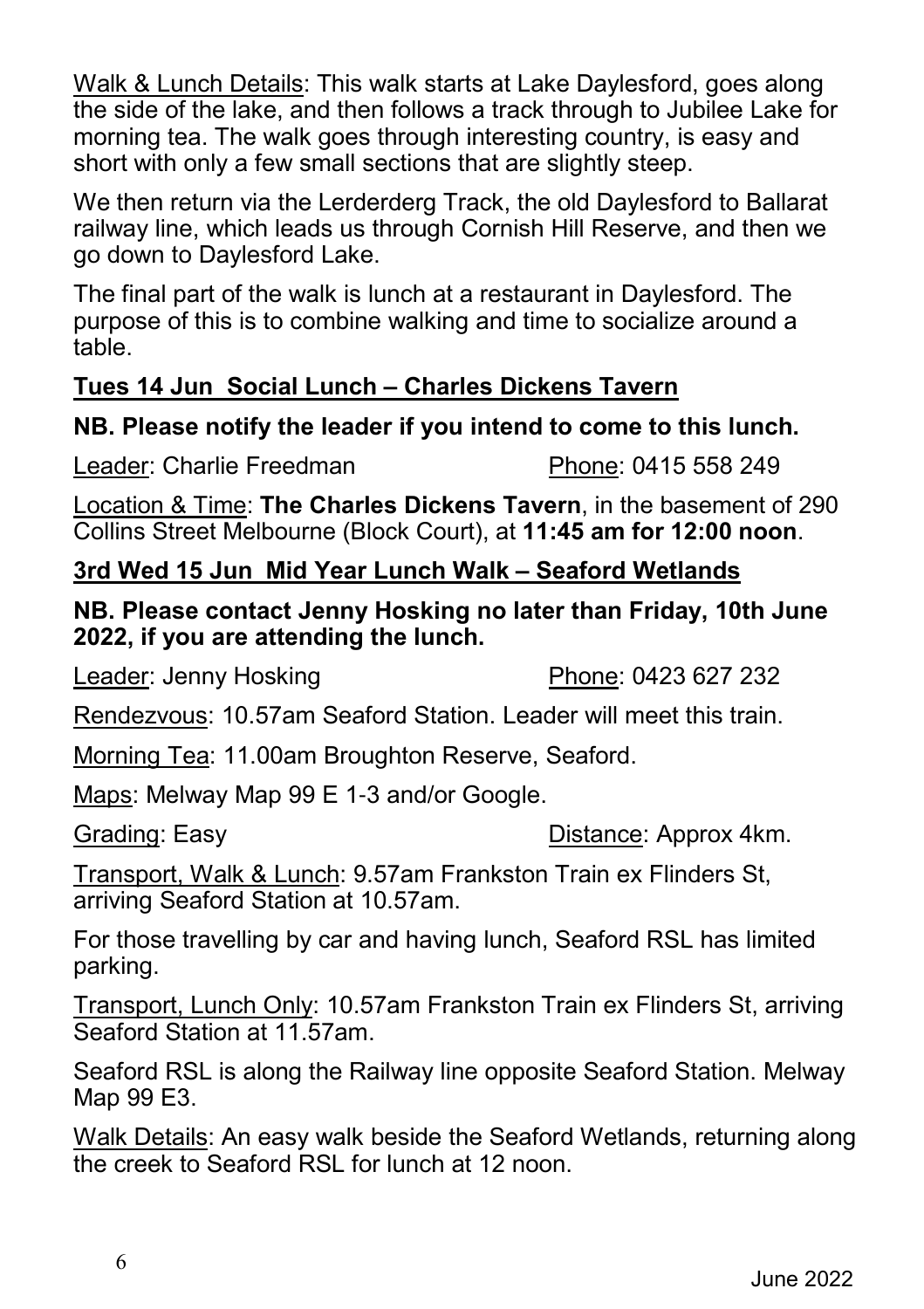Lunch: Booked at Seaford RSL for 12.00 noon. Menu is at following link: **https://seafordrsl.com.au/wp-content/uploads/seaford-rsl-dine-in-menu.pdf**

- Soup \$3.00 with any Seniors Main Meal
- Senior Main Meals \$20.00 approx
- Dessert available for purchase with any Seniors Main Meal

For Booking Purposes: Please contact Jenny Hosking no later than Friday, 10th June 2022, if you are attending the lunch.

#### **Sun 19 Jun Coolart – Merricks Beach and Return**

#### **NB. You must contact the leader if you intend to come on this walk.**

Leader: Arthur Robertson **Phone: 0419 895 916** 

Rendezvous: Car Park Coolart Homestead (Melway 193 H9) at 10:00am.

Morning Tea: Coolart Homestead Car Park.

Maps: Melway 193 Grading: Easy/Medium Distance: 13km.

Transport: Private vehicle.

Walk Details: Woodland walk through Coolart Wetlands then onto beach walking to Merrick Beach for lunch. Return to Coolart with alternate route through Wetlands.

#### **Wed 22 Jun Cranbourne – Botanic Gardens – Cranbourne**

Leader: Jenny Hosking Phone: 0423 627 232

Rendezvous: **By Train** – 9.41am at Cranbourne Rail Station to connect with #791 Bus at 9.46am.

**By Car** – 10.45am at Visitors Centre Botanic Gardens.

Morning Tea: 10.45am Visitors Centre Botanic Gardens (toilets).

Maps: Melway 133, 137 and/or Google Grading: Easy/Medium, Flat.

Distance: Approx 12km (or 6km for car travellers).

Transport: **Via car** – Carpark Botanic Gardens (Melway 133 F10).

**Via public transport** – 8.43am Cranbourne train ex Flinders Street, arrives at Cranbourne 9.41am. 9.46am #791 bus arrives Cherry Hill Drive 9.55am.

Walk Details: Pleasant walk along bush trails within the Botanic Gardens. Views at Trig Point Lookout. Toilets at Woodland picnic area.

This is a brief visit to Botanic Gardens. Anyone wishing to further tour the gardens (including the Australian garden), may wish to travel by car.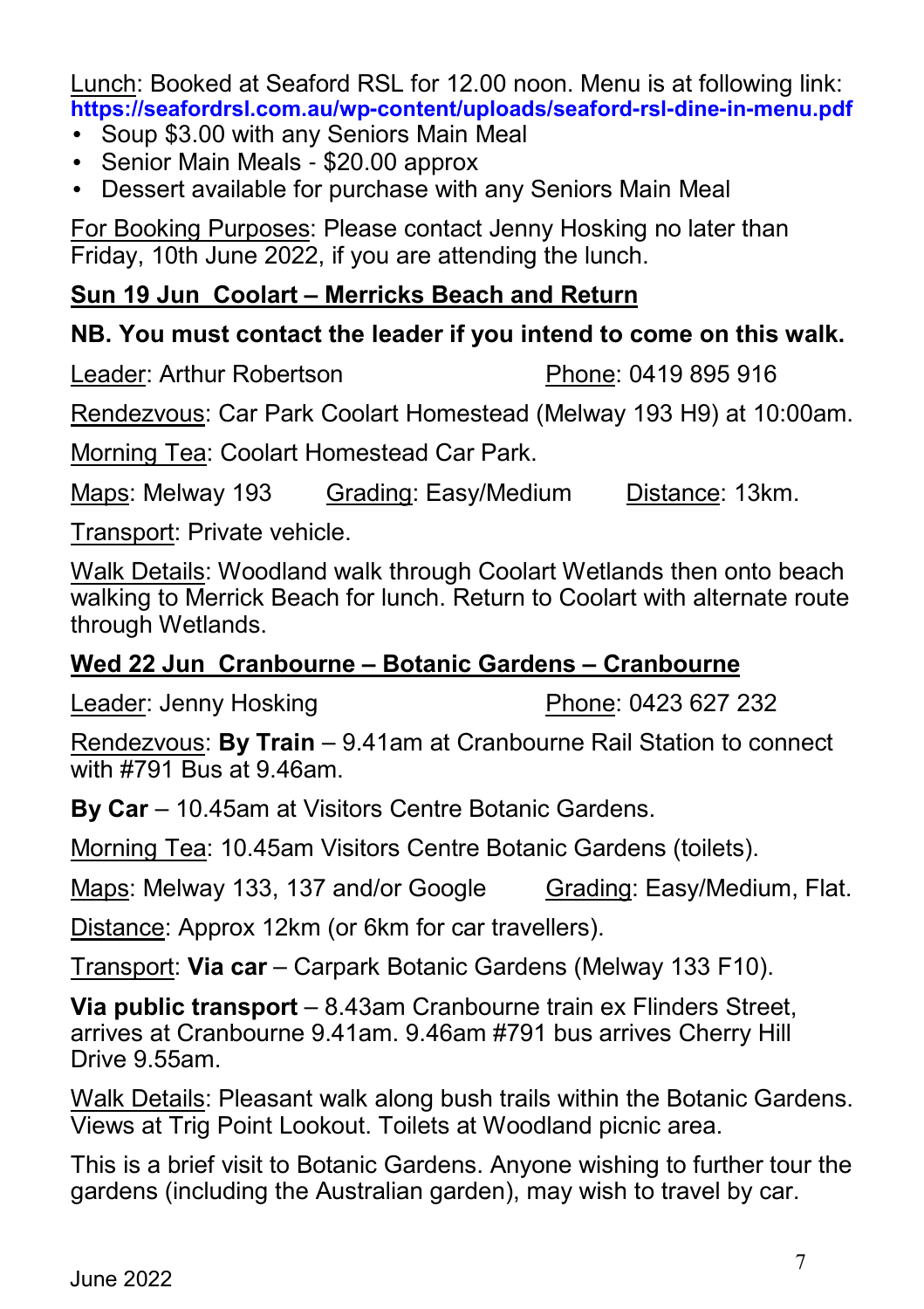## **Mon 27 Jun Easy Metro: Oakleigh**

Leader: Oliver Lucas **Phone: 9571 6865** 

Rendezvous: Oakleigh railway station at 9:55am.

Morning Tea: Oakleigh cricket ground.

Maps: Melway 69, 70 & 71 Grading: Easy Distance: 10km.

Transport: 9:33am Pakenham train ex Flinders Street, arriving Oakleigh at 9:55. Return from Glen Waverley station every 20 minutes.

Walk Details: Mainly flat walking along Scotchmans Creek. Lunch at Valley Reserve or en route.

Escapes: Escapes at Mount Waverley and Syndal stations.

Note: Toilets at the start of the walk - then bushes.

#### **Wed 29 Jun Carrum – Aspendale**

Leader: Jim Cone **Phone: 9560 8175** 

Rendezvous: Carrum Station at 10.00am.

Morning Tea: Alongside south side of Patterson River close to rangers office. Shelter and toilets.

Transport: 8.54am train ex Flinders Street station, arriving Carrum at 9.49am.

Maps: Melway 92, 93 & 97 Grading: Easy Distance: 11km.

Lunch: Near Chelsea Pony Club (Melway 97 E1).

Walk Details: Pleasant walk along Patterson River, wetlands and suburban streets. Toilets conveniently spaced along track. Escape available at Edithvale Road approx. 60% along the track at 6.6km. 902 bus direct to Edithvale Rail Station.

# **JULY PROGRAM**

#### **Mon 4 Jul Peninsula**

Leader: Les Littlejohn Phone: 5987 2215

### **Wed 6 Jul Eltham – Research – Aqueduct – Eltham**

Leader: Richard Simpson Phone: 0419 528 130

Rendezvous: Bus Transit Area - Eltham Railway Station 9.40am.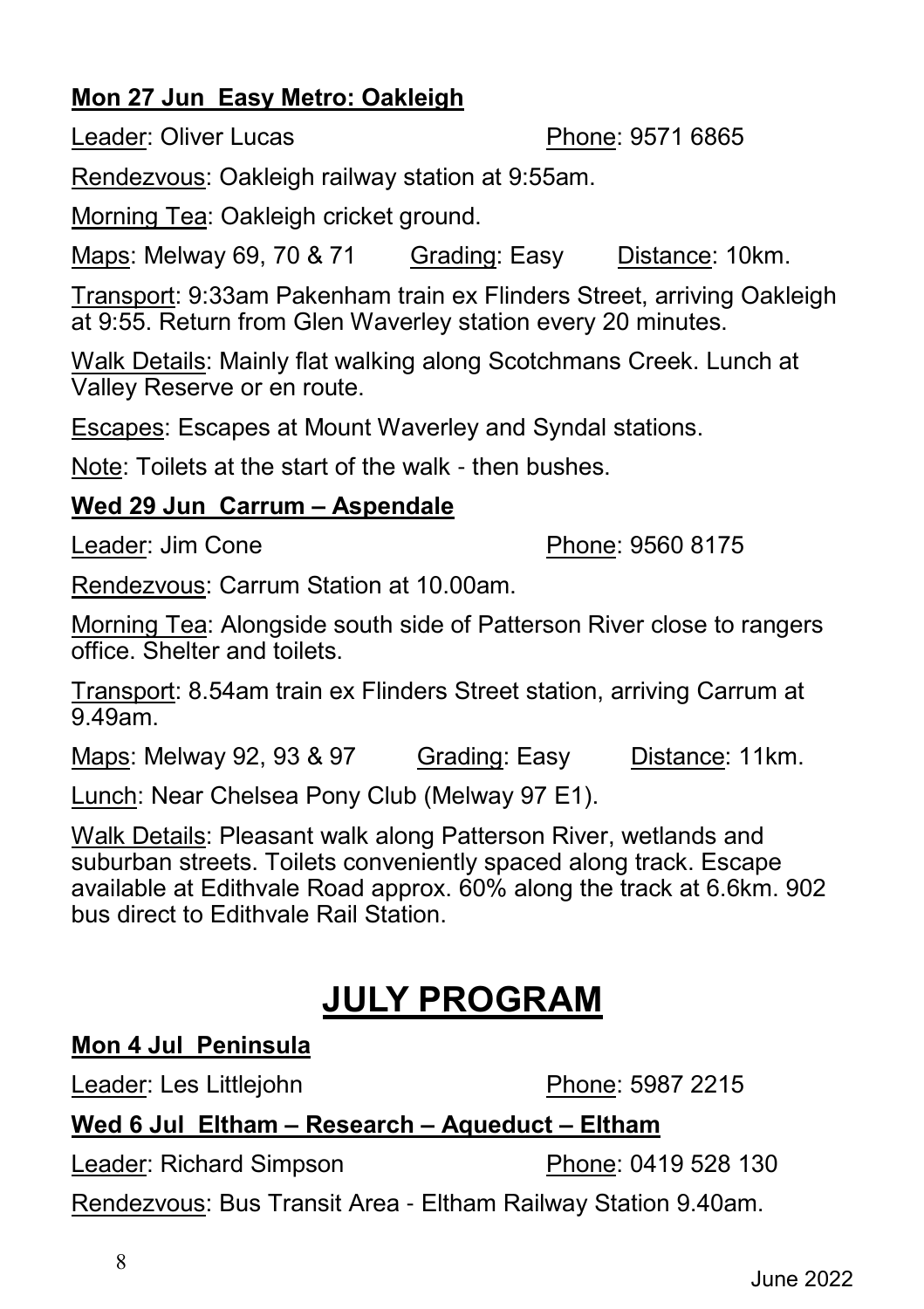Morning Tea: Eltham Central Park Sports Pavilion at 9.50am – Toilets available.

Maps: Melway 21, 22, 11 & 12 Grading: Easy Distance: 13km.

Transport: 8.19am Hurstbridge (Ltd Express) - or 8.40am Eltham Train both ex Flinders Street via Loop arriving Eltham 9.22am and 9.35am respectively for 9.40am start. Private Car with parking possible in station carpark (?) or near Morning Tea stop.

Walk Details: Relatively easy and flat circular walk heading northwards along Main Road walkway, then following the Aqueduct Trail towards Diamond Creek, with lunch stop at view point - some seats / no toilets. Walk descends to Rail crossing on Allendale Road, then follows Diamond Creek Trail past Edendale Community Farm enroute to Eltham. Very pleasant bushwalk!

Escapes available at start of Aqueduct with buses to Eltham, or after lunch shorter track to Diamond Creek Station.

Anticipated walk finish around 2.00pm. Regular City Trains from Eltham depart 2.20pm, 2.40pm, 3.00pm etc.

#### **Sun 10 Jul 3 Creeks Walk - Brisbane Ranges**

#### **NB. You must contact the leader if you intend to come on this walk.**

Leader: John Gates Phone: 0428 761 644

#### **Tues 12 Jul Social Lunch – Charles Dickens Tavern**

#### **NB. Please notify the leader if you intend to come to this lunch.**

Leader: Charlie Freedman Phone: 0415 558 249

Location & Time: **The Charles Dickens Tavern**, in the basement of 290 Collins Street Melbourne (Block Court), at **11:45 am for 12:00 noon**.

#### **Wed 13 Jul Royal Park - Uni - Fitzroy Gardens - Mid Park**

Leader: Miles Pierce **Phone: 9890 8319** 

#### **Sun 17 Jul Edwards Point - St Leonards**

#### **NB. You must contact the leader if you intend to come on this walk.**

Leader: Michael Clarke **Phone: 0412 849 989** 

#### **Mon 18 Jul Jacana - Merlyston Creek - Jacana**

Leader: Gordon Proudfoot Phone: 9717 0909

Rendezvous: Jacana Station at 9.19 am.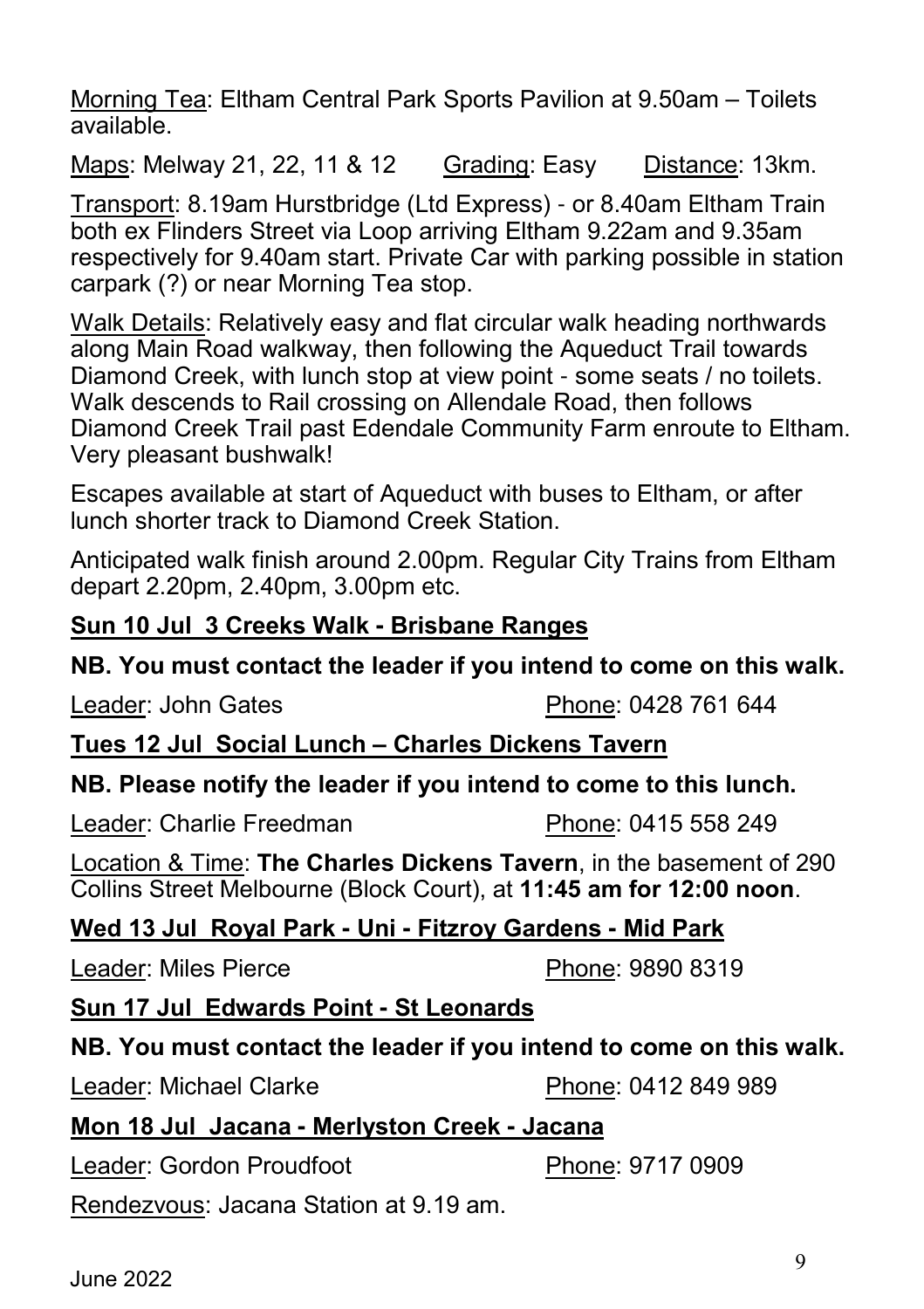Morning Tea: At Jack Roper Reserve (Melway 7 B10). Toilets, shelter and seating in rotunda.

Maps: Melway 6 & 7 Distance: 15.5km.

Grading: Easy (virtually no hills).

Transport: 8.37 am Craigieburn train from Flinders Street, arriving Jacana at 9.07, or 8.44 am Craigieburn train from Flinders Street arriving Jacana at 9.19 am. Return trains from Jacana station to city on 20 minute service. **Note**: walk can be shortened at Coolaroo station (about 7km) or Broadmeadows station. There are numerous bus stops along the walk for escapes.

Walk Details: Mainly through attractive streets and parks.

Lunch: Lunch will be at John Ilhan Reserve (Melway 6 G3). Shelter and seating but no toilets available.

#### **3rd Wed 20 Jul Valley Reserve - Mt Waverley**

Leader: Jim Cone **Phone: 9560 8175** 

**Fri-Sun 22-24 Jul Goldfields Track**

#### **NB. You must contact the leader if you intend to come on this walk.**

Leader: Kim Rosen **Phone: 0422 804 816** 

### **Mon 25 Jul Easy Metro: North Melbourne - Strathmore**

Leader: Alex Hordijenko Phone: 9383 3257

## **Wed 27 Jul Glen Waverley - Bayswater**

Leader: Trevor Jupp **Phone: 9802 3355** 

## **Vale Gerald (Gerry) R Morton**

A remembrance from the Mt Buller sub-committee.

The Mt Buller sub-committee deeply mourn the passing of Gerald Morton. Gerald joined the club in 1973 and immediately showed a key interest in the original Mt Buller lodge. His background as a sparky was well received and needed. By 1990 Gerald could foresee that the original lightly constructed lodge which was built in the mid 1950s was nearing its end of life due to the harsh alpine conditions. Gerald with the subcommittee of the time entered into negotiations with Reno Grollo to subdivide the large allotment with Reno agreeing to build our new lodge for the MWC on a reduced area of land. The negotiations were at times intense but Gerald (and the sub-committee) negotiated a great deal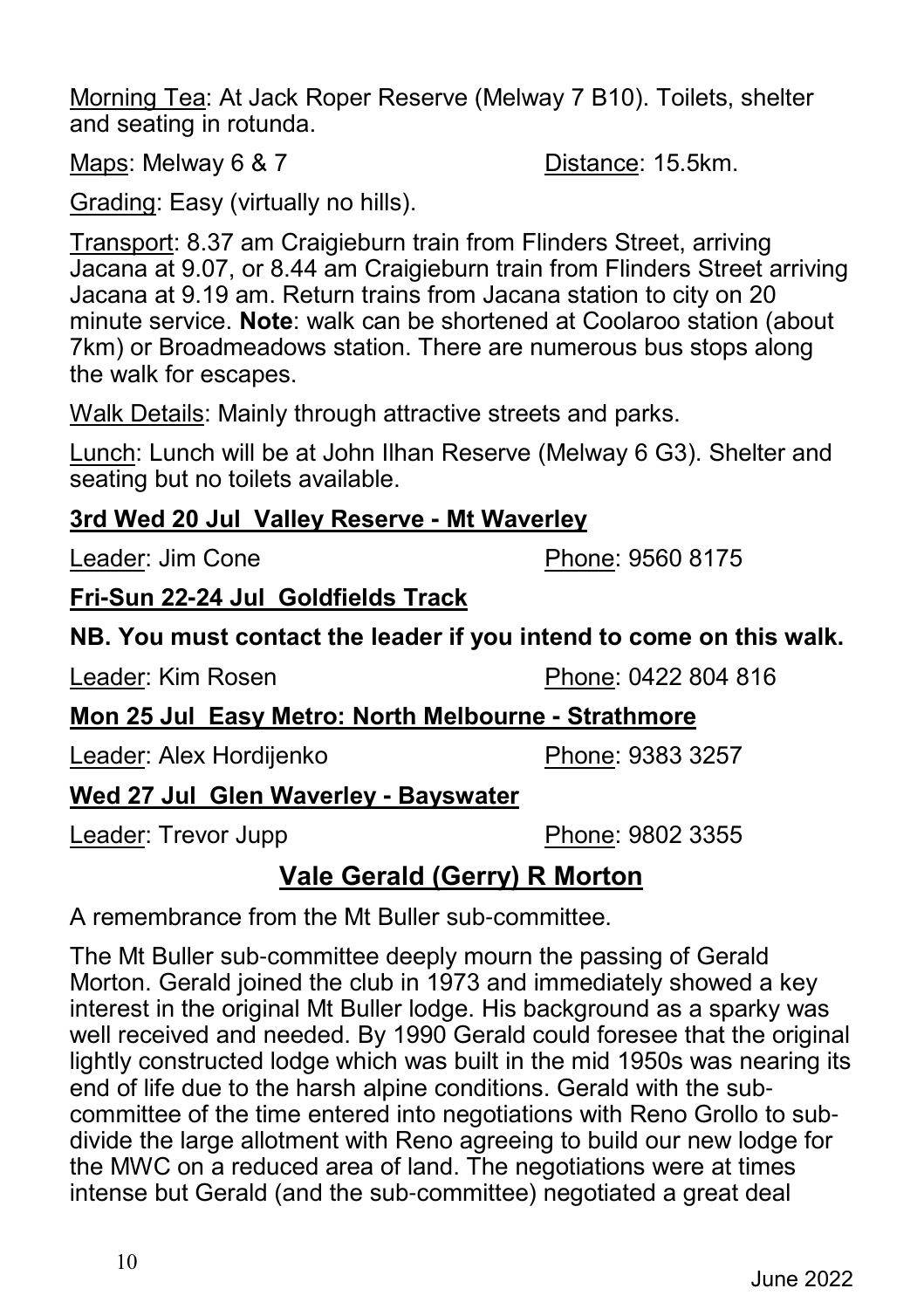which was fully endorsed by the Club membership. Gerald then enlisted a well known lodge architect Peter Parry-Fielder and when the plans were approved negotiated with Heine Basidow (a builder of good reputation) to build the current lodge. The time and effort that Gerald spent on this project over many years was simply immense. His efforts culminated in the grand opening of the lodge in May 1992. Gerald specified every detail of the current lodge. The control systems he designed and implemented in 1992 are still working perfectly today. All members can see for themselves today what a fine lodge the Club has as an asset. Gerald served on the Mt Buller sub-committee for over 30 years and as convenor for at least 15 years. Gerald was justly awarded life membership for his efforts. It is with great sadness we have lost such a valuable contributor to the Melbourne Walking Club.

### **Daryl Hergt**

## **Vale Barry Smith**

Barry Smith died earlier this year. He was not known to the wider membership but he did some memorable trips with the club. He was great friend to have with you in the bush and a pleasure to be with. There were trips to the Bay of Fires, The Walls of Jerusalem, Cradle Mountain and further south into South West Tasmania. He was a crew member at the Sandringham Yacht Club and flags were flown at half mast with his passing.

He was a ferocious down hill skier. He was noted for his famous call sign, which was "follow me". There have been a number who have taken up the call, few of them have ever been seen again. I took up the challenge one cold Sunday morning at Mt Hotham. It was a bright blue day, with very low temperature, and severe black ice. I followed Barry down on a very severe black run. About half way down I decided to take up praying and was giving serious thought as to how I was going to stop. At one stage I am quite sure I went through the sound barrier. I passed Barry at the bottom of the slope and managed to stop with the help of some rocks and a few snow gums. Barry was grinning. I have been advised I can expect at least a full 25% recovery within a few years.

He loved the bush. He was a great companion on many trips. He will be remembered well.

#### **Barry Revill**

## **Metro Walk Planning**

Oliver Lucas and I have been organising the Wednesday and Monday Metro walks since 2009, and will continue to do so. However we are both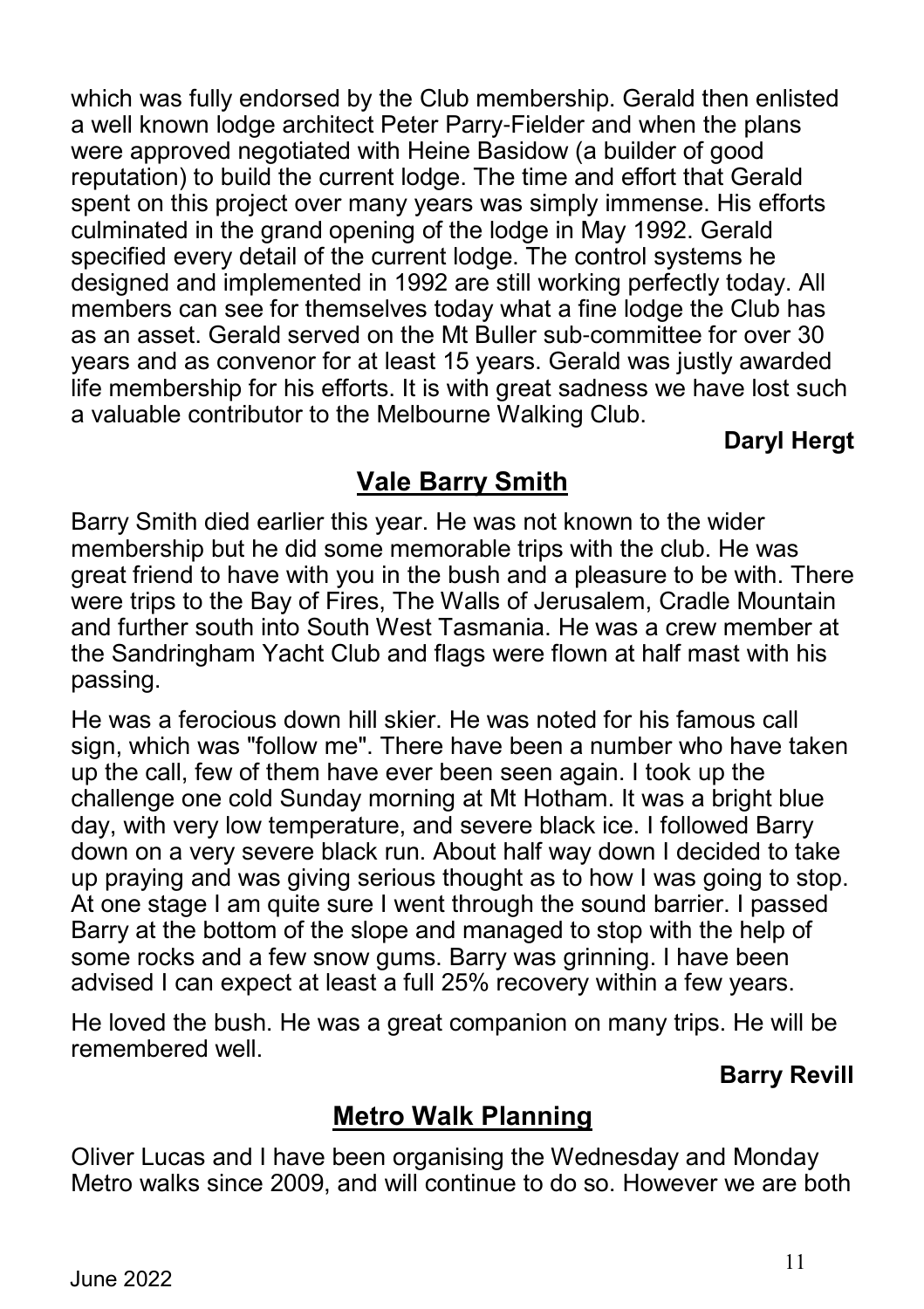into our eighties and believe we should have a "co- pilot" from a younger age group who would be able to take over the role if or when the need arises to ensure the activities continue smoothly into the future.

It is not a difficult role and doesn't occupy too much time except when the next year's program is being put together when a few hours need to be devoted.

All records are held on spread sheets and track notes are kept in both electronic and hard copy format.

If you would like to be included in the role please contact Oliver or me, **David Watkins**

## **Activity Statistics**

I have been recording the details of the clubs activities since around 2007 and will continue to do so, but, as with the Metro walks coordination role, I should have a younger member to work alongside me who can take over the role when required.

The work involved is not complicated or time consuming and all is held electronically on spread sheets.

If you would like to be involved in the role please contact me.

**David Watkins**

## **The Walker's Bleat**

You hear it not while at your work, Nor in the busy street; But when the walkers rove about There comes a plaintive bleat.

The careful leader stalks ahead In rain or summer's heat, And little heeds the anguished souls Who cry: "When do we eat?"

Oh, many of our walking friends Thus hunger on their feet, And know that ease for it depends On this "WHEN DO WE EAT?"

**F. A. Blackham**

From The Melbourne Walker, Vol 14, 1943, page 20.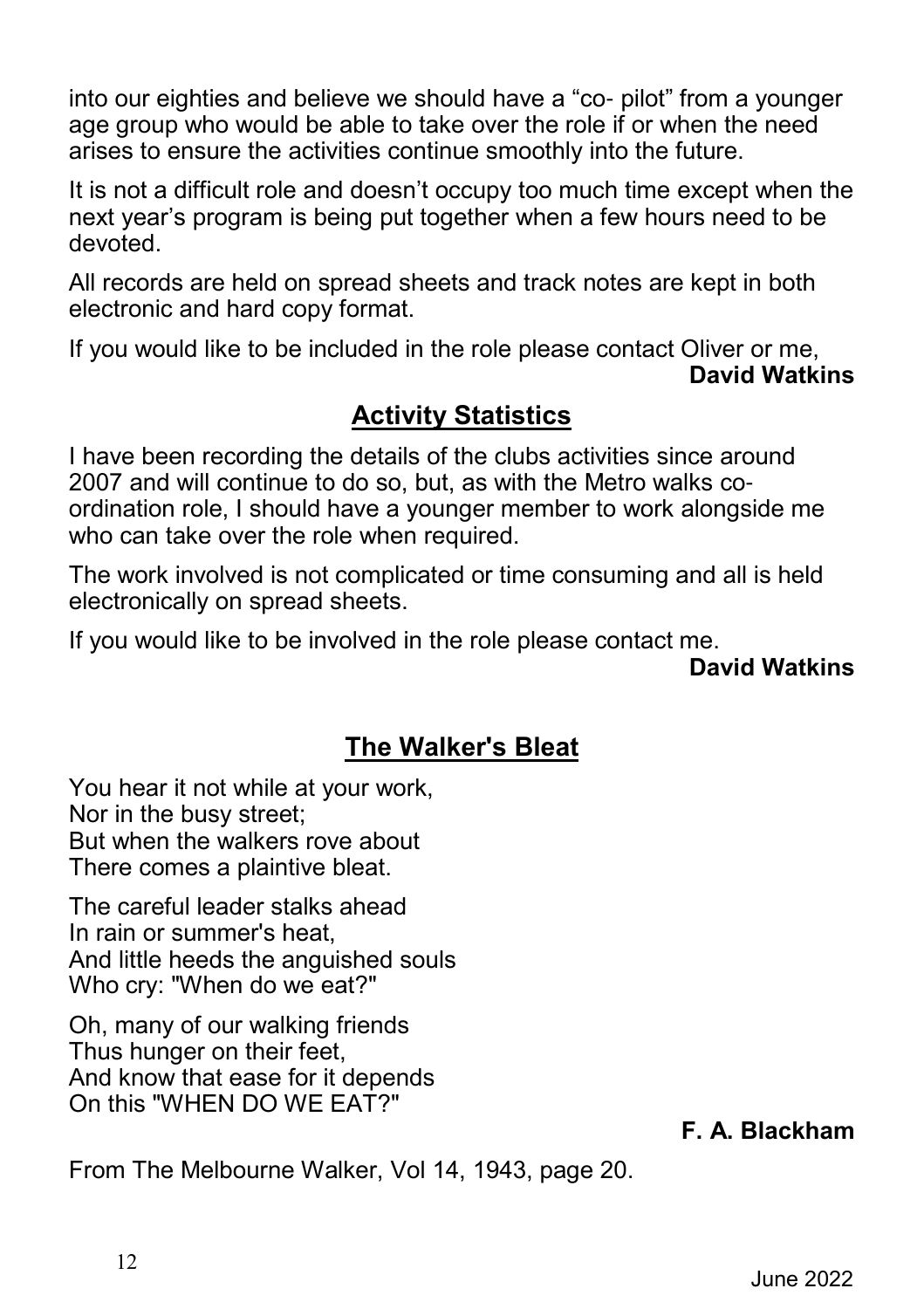## **Ourselves**

If ever you feel like going on an unorthodox ramble in the country you could not do better than to get in touch with one of the unorthodox members of the Melbourne Walking Club. To do this requires no mechanical skill. Merely shut your eyes and twirl a pin around haphazardly above the names of all the members of the Club, then let it stab into one of 'em. He will probably object, but the point is this: You will have chosen a suitable person for your peculiar idea, because this Club is made up of a hundred per cent, dyed in the wool, ultra-unvarnished human essences of unorthodoxy. To see the various styles of walking gear, the different methods of erecting a tent, the numerous ways of setting and lighting a fire, the hundred and one assorted assortments of foodstuffs, and the diverse methods of cooking and eating is alone worth a close inspection; even if it means giving up mowing the back and front lawns at the week-end. For the purpose of classification (which is impossible), Club walkers may be divided into three sections:

- (1) Those who walk for pleasure.
- (2) Those who prefer camping to walking.
- (3) Those who don't like either.

These sections in turn may each be divided into three sub-sections as follows:

- (1) Those who walk for pleasure:
	- (a) With heavy 40 to 60 lb. packs.
	- (b) With medium 20 to 30 lb. packs.
	- (c) Without packs at all.
- (2) Those who prefer camping to walking:
	- (a) Under the stars or in a one-man tent.
	- (b) In a hut, hotel, or boarding house.
	- (c) In their own beds at home.
- (3) Those who don't like walking or camping:
	- (a) But did at one time and still think they do now.
	- (b) Who know they don't like it but pretend they do.
	- (c) Who never did like it and never will.

Thus it is possible for three members of this Club to meet in town, the first being a *1b* man, the second a *3a* man, and the third a *2c* man. If in turn they come across three others who are *1c*, *2a*, and *3b* respectively, then it is quite likely that they will discuss something altogether different from you or I would discuss if we thought we belonged to one of the other sections.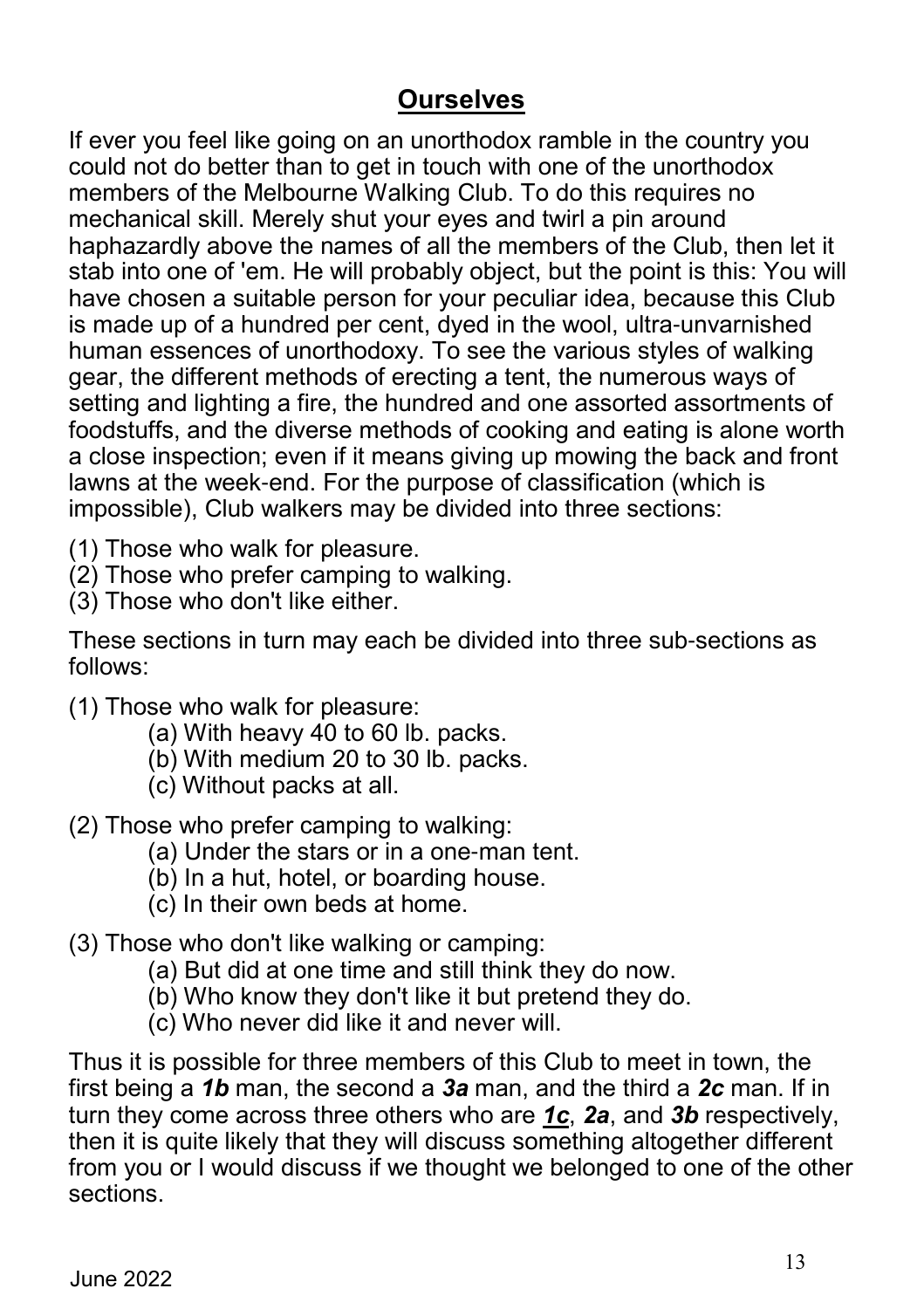Out in the back country (say within a day's walk of Howitt Springs, or a fortnight's walk of Ferntree Gully) it would be almost impossible to meet a *3c* man; and if you did meet him he'd probably be riding a horse, waiting for a tram, or writing a last message to his wife.

Another interesting statistical point about our Club is the number of men named Bill, and the almost similar number named Charley; also the large number of these who eat (a) steak, (b) sausages, (c) ham, (d) standing up. Just to add variety we have men who exist almost solely on (a) rice, (b) shredded wheat biscuits, (c) their cobbers. The last sort are known as "bots," but they hotly resent being called this, and often refuse to offer any of their own food around, not so much because they feel they've been insulted but because they rarely have any food worth offering.

Some of our members carry a whole grocer's shop of tinned goods in their packs; and many of these eat direct from the can, their sole weapon of attack being a dessert spoon which is used for every course - these epicures actually eat soup instead of drinking it.

Then we have a member who uses a special method when frying eggs he breaks the egg on to the ground and throws the empty shell on to the frying pan. There is another chap who always gets on the smoky side of the fire to cook and eat and, with watery eyes, bemoans his fate in a smoke muffled voice. And the walker who never lights a fire, but usually puts the nearest one out by letting his billy collapse on it at a critical moment, and then shifts the billy to the next nearest fire, is also one (or two) of our number. There are little men who carry big packs and big men who carry little packs; fat men who walk like thin men, and thin men who ought to know better.

Taking the whole thing, by and large, you will agree with me that if you feel like going on that unorthodox outing, which was mentioned for no reason at all at the start of this article, then the twirling pin method of selecting your companion should be fool proof.

**THE EDITOR: "WALKER'S RAG."**

From The Melbourne Walker, Vol 13, 1941, pages 43-44.

## **Bushwalking News Victoria (BNV)**

The Melbourne Walking Club is affiliated with Bushwalking Victoria which publishes **"Bushwalking News"** monthly on the Internet. The Current and past BNVs can be read on their web page:



**Bushwalking Victoria** 

**http://www.bushwalkingvictoria.org.au/what-we-do/publications/newsletters**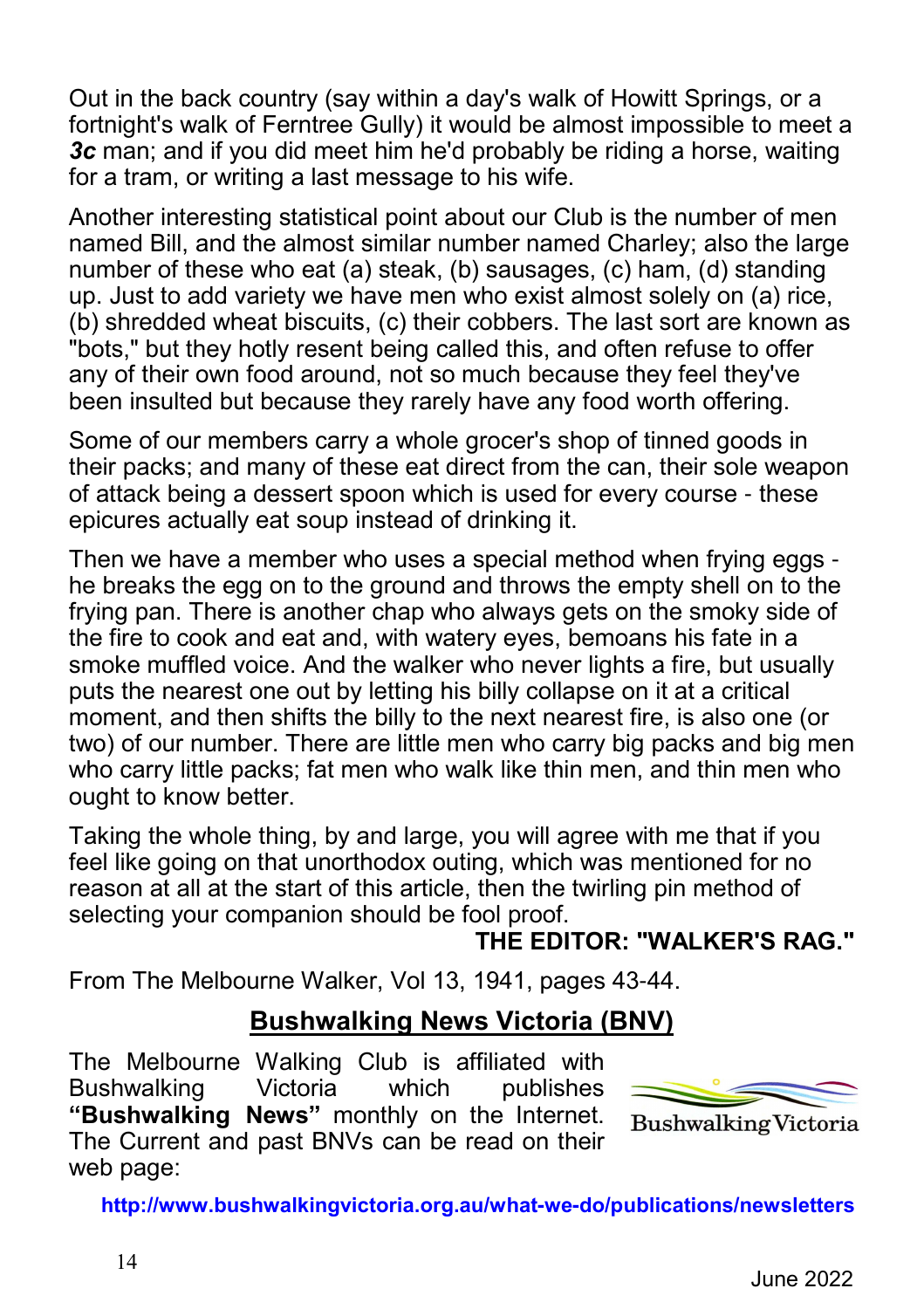## **FedWalks: A Great Success**

Bushwalking Victoria's popular Federation Walks event finally came to fruition in Licola on 25-28 March. It was an overwhelming success, with over 200 participants enjoying a wonderful weekend of walks in perfect weather in this remote part of Gippsland. Planned for November 2020, the event had to be rescheduled twice due to COVID restrictions.

Participants from 32 member clubs selected from a smorgasbord of walks, with the 'classics' – the Crinoline, Kellys Hut, Mt Howitt and Bryces Gorge – proving popular. Special overnight walks included Lake Tali Karng, Wonnangatta Valley and Bryces Gorge, with the Macalister 4WD club assisting with logistics support. An experienced team of activity leaders guided the groups and shared their local knowledge of the area.

Mike Dower, Area Chief Ranger, welcomed participants to Gippsland's Foothills and Southern Alps, and Councillor Carmel Ripper welcomed walkers to the Wellington Shire on Friday evening. Entertainment was provided by guest speaker Beau Miles, a Gippsland local, on Saturday evening and by local singer Courtney Jane on Sunday afternoon. The Licola Lions Village accommodated all attendees.

A wonderful time was enjoyed by all. Praise goes to the organising committee, members of the Ben Cruachan and Strzelecki clubs, for their diligence and persistence in delivering a successful event. Thanks also to the Wellington Shire for their generous support.

#### **2022/23 Subscriptions are due 30 June 2022**

| 2022/23 rates -- Within Victoria and aged under 80 years<br>-- Outside Victoria or aged 80 years and over                                     | \$65<br>\$60 |  |  |
|-----------------------------------------------------------------------------------------------------------------------------------------------|--------------|--|--|
| Note: Life Members and those who have been members for 50<br>years or more are not required to pay annual subscriptions.                      |              |  |  |
| The following discounts apply:<br>Prompt Payment: \$5 (for payment by 30 June 2022).<br>Emailed Circular (not by post): \$10 (for 12 months). |              |  |  |
| Please send a cheque payable "Melbourne Walking Club Inc" to:<br>Mr T. Simpson, 10 Ti Tree Av, Bonbeach, Vic, 3196.<br>Or                     |              |  |  |
| By bank transfer to the Club's general account:                                                                                               |              |  |  |
| <b>Account Name: Melbourne Walking Club Inc.</b>                                                                                              |              |  |  |
| BSB: 063-000, Account No: 1078 3218.                                                                                                          |              |  |  |
| Please ensure that you clearly state your name on the transfer.                                                                               |              |  |  |
| Terry Simpson, Treasurer, MWC.                                                                                                                |              |  |  |